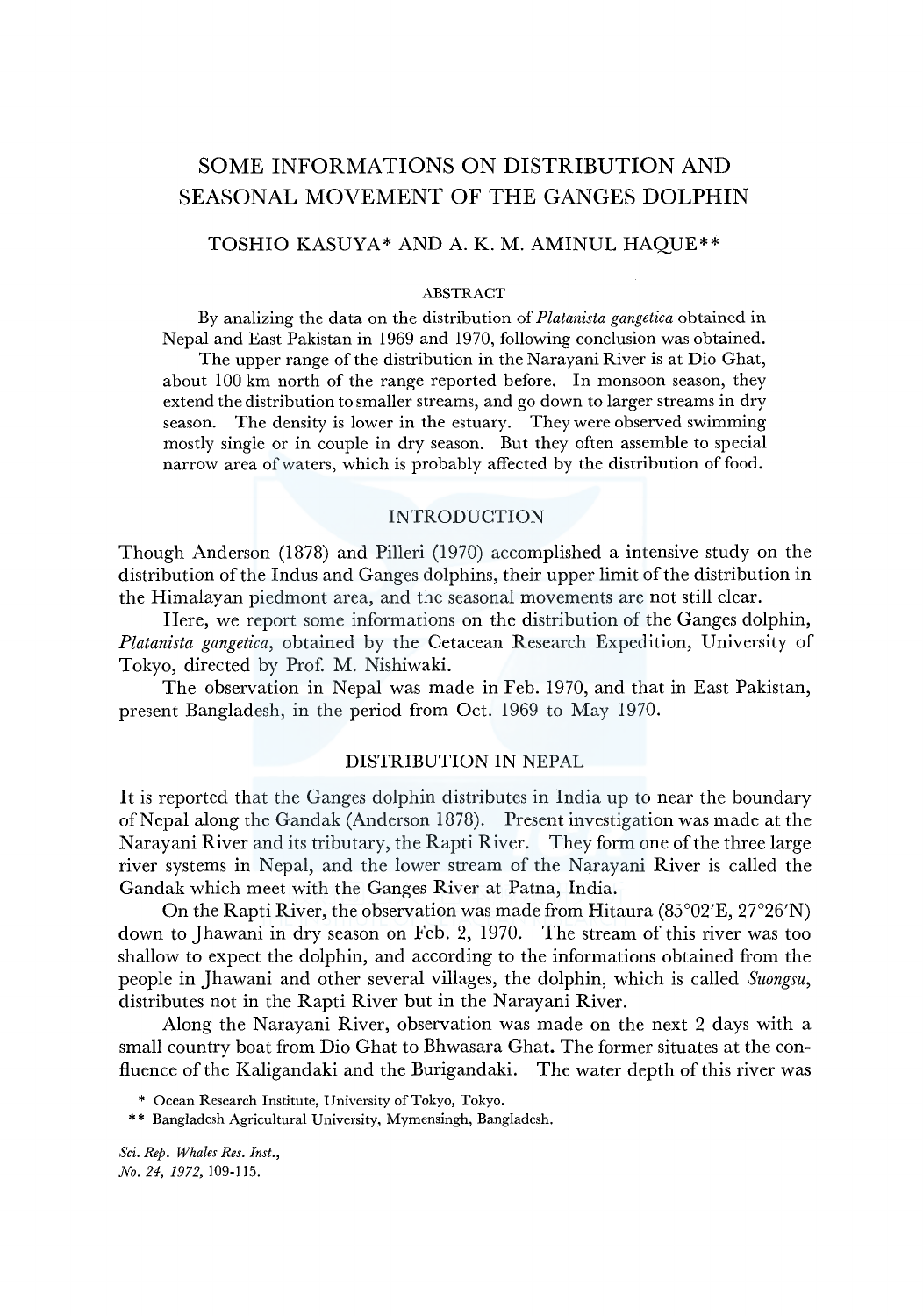measured with a weight and a line, and the width of the stream was presumed by eye, which are shown in Fig. 1. Though we could not find the dolphin, following informations were obtained from the people who live in the valley.

1. Dio Ghat: The dolphin is seen at this spot both in dry and rainy seasons, but none in the upper streams.

2. Narayani Bazar: Dolphins are seen sometimes in summer season, usually 1 or 2 individuals, recently (winter) no sighting.

3. Pitonj Ghat: Dolphins are seen sometimes (from Nepalese people). A dolphin was observed once between Dec., 1963 and Jan., 1964 by Mr. T. Shimada a Japanese proprietor of a farm.

4. Bhwasara Ghat: No dolphin is seen in the dry season, but have been seen in August to October (rainy season).

5. Gola Ghat: No dolphin was seen by us.

6. Gola Ghat to Tribeni Ghat: A Japanese doctor Iwashita sighted the dolphins on several occasions in March, 1969.



Fig. I. Map showing the Narayani valley, Nepal. D indicates the depth of the water, and W width in m.

Among these informations, those obtained from Mr. Shimada and Dr. Iwashita are most reliable. Considering all of these informations it is concluded that the Ganges dolphin distributes in the Narayani River both in winter and summer seasons but the density between Gola Ghat and Dio Ghat will be lower in the winter season than in the summer season. Probably, most of the dolphins in the upper stream will move to the downstream in the winter. Though the stream with 10 m or more depth was found at Dio Ghat, most of the part of the stream between Dio Ghat and Gola Ghat was shallow and rapid. This environment will not be suitable for this species. But in the summer season, considering from the water mark on the rock, the water level at Dio Ghat seems to be about 3 m higher than in the winter.

The streams upper than Dio Ghat, or the Kaligandaki and Burigandaki are shallow and run in the rocky mountaineous area. So the migration of the dolphin is not expected. It will be safe to say that the upper limit of distribution along the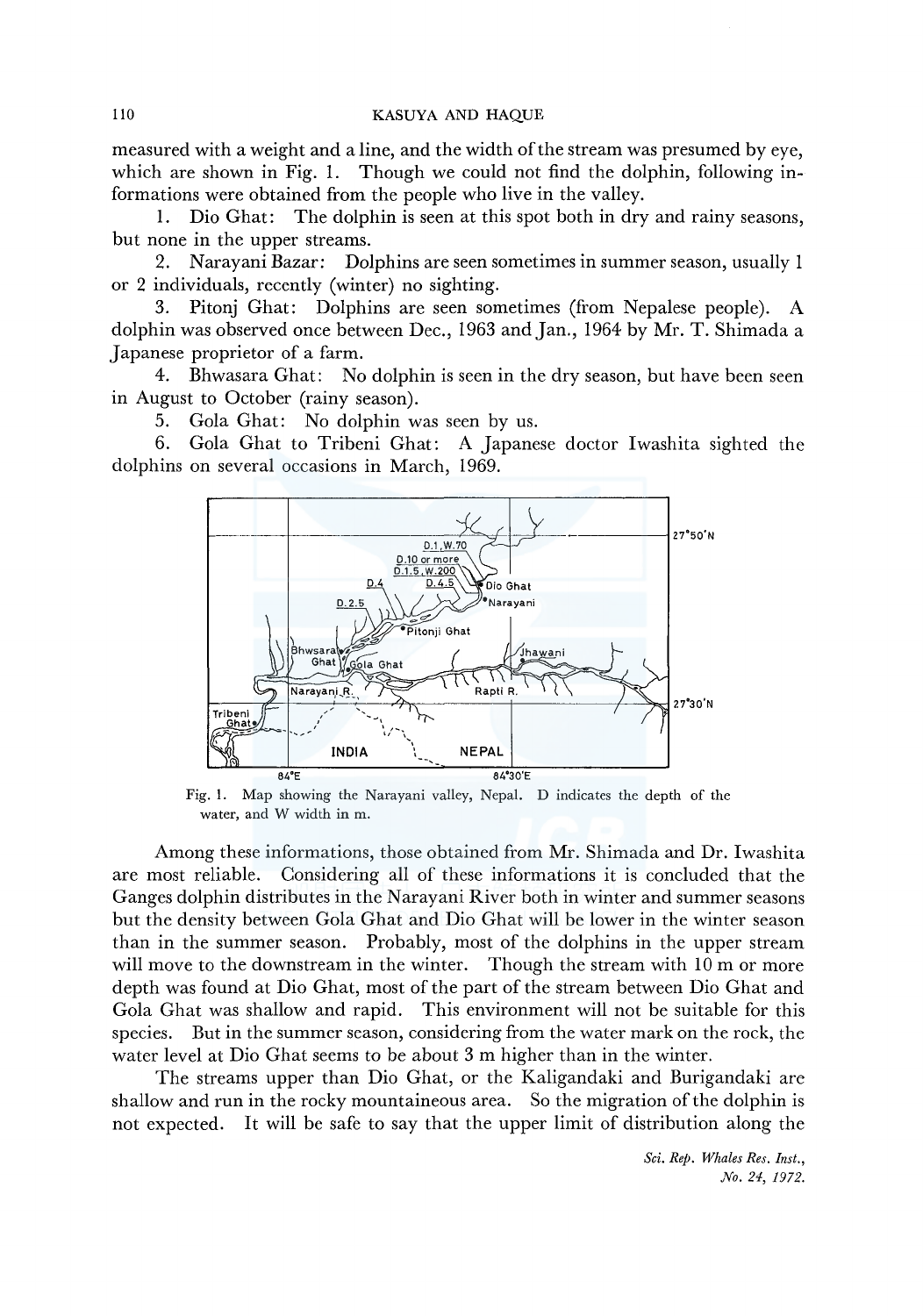#### DISTRIBUTION OF THE GANGES DOLPHIN

|       | Narayani valley                      | Mymensingh                          |
|-------|--------------------------------------|-------------------------------------|
| Water | $14.9^{\circ}$ C (Dio Ghat, 09.00)   | 19.0–20.7 $\textdegree$ C (Morning) |
|       | $15.8^{\circ}$ C (Pitoni Ghat, 10.55 |                                     |
| Air   | $7.9^{\circ}$ C (06.00)              | $10.5 - 13.3$ °C (06.00)            |
|       | $21.3$ °C (13.30)                    | 21 $-23$ °C (14.00)                 |

#### TABLE 1. WATER AND AIR TEMPERATURE AT NARAYAN! VALLEY AND MYMENSINGH (BRAHMAPUTRA RIVER)

Narayani River will be at around Dio Ghat, which situates about 250 m above the sea level and about 100 km north from the uppermost range of the distribution confirmed by Anderson (1878).

The air and water temperature in the Narayani valley is shown in Table 1. The air temperature is nearly same with that at Mymensingh and Assam (Pilleri 1970), but the water temperature seems slightly lower than that at the Brahmaputra.

# SEASONAL MOVEMENT

The seasonal movement of the Ganges dolphin was studied in East Pakistan, present Bangladesh. The observation was made at fixed stations on the Brahmaputra and the Meghna, or from the cruising ships in the Meghna and the Jamuna. In the case of the fixed stations, a half hour or one hour observation was repeated with the several days intervals. All the stations on the Brahmaputra River were placed around Mymensingh, and the distance from the uppermost station at Khagdahar to the lower station at Kalir Bazar is about 25 km along the river. All of these 8 stations are situated at the depths or at the confluence of a small river (Kewatkhali), where the dolphins are observed more numerously than the other places.

The Brahmaputra was once a main stream of the Brahmaputra river system, but in the present days it is only a branch of the main stream connecting the two big streams, or the Jamuna River and the Megha River. So in the winter season, its water depth is usually less than several meters except some deep spots. In January, the water depth near the station at Kalir Bazar was only about 1 m. The station at Sandarghat in Dacca is also on the relatively small branch of the Meghna River. Other observations were made at the mair stream of the Meghna and the Jamuna.

Table 2 shows the seasonal fluctuation of the density of the dolphin considered from the frequency of the surfacing individuals. The density was classified into 4 categories of many, several, few, and none. In case when the number of individuals was estimated, it was also recorded. As seen in this table, the population of the dolphin in the Brahmaputra starts to decrease at the beginning of November. And in December and January, only few individuals seem to have remained in the observed area of the Brahmaputra near Mymensingh. Same tendency was also observed at the station at Sandarghat. Other information on the population density in the Brahmaputra was obtained from the result of "Jagatber" fishing, in which one net is set across the river and another net which is set in the upper stream is moved slowly day by day toward the down stream, finally to catch all the fish between the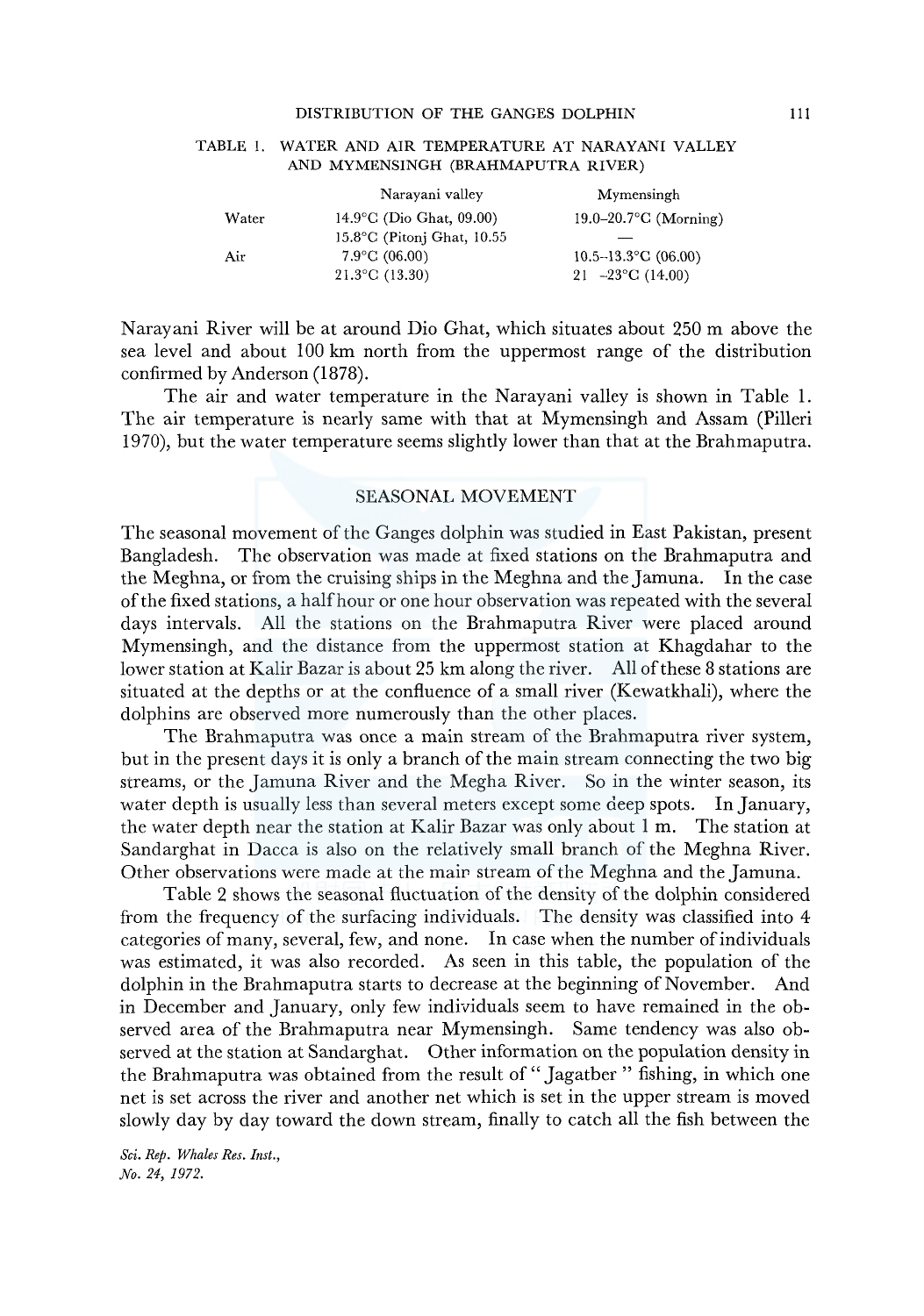| Month             | Oct.           |          | Nov.     |                |          |                  | Jan.           |                  |          |                |
|-------------------|----------------|----------|----------|----------------|----------|------------------|----------------|------------------|----------|----------------|
| Decade            | $\overline{2}$ | 3        | 1        | $\overline{2}$ | 3        | 1                | $\overline{2}$ | 3                | 1        | $\overline{2}$ |
| Brahmaputra       |                |          |          |                |          |                  |                |                  |          |                |
| Khagdahar         |                | $+$      | $^+$     | $^{+}$         | 1        | $\boldsymbol{0}$ | $\bf{0}$       | $\bf{0}$         | 0, 1     |                |
| Govindapur        | $+$            | $+$      | $\theta$ | $\mathbf{0}$   |          |                  | $\bf{0}$       | $\bf{0}$         | $\theta$ |                |
| Shambhuganj       | $+$            | $+$      | $+$      |                |          | $\mathbf 0$      | 0              | 0, 1, 2          | 0        |                |
| Kewatkhali        | $+$            | $\Omega$ |          | ⊹              | $0, 1-2$ | $\boldsymbol{0}$ | 0, 1           | $\bf{0}$         |          |                |
| Sutiakhali        | $+$            | $^{+}$   | $^{+}$   | 1              | $\bf{0}$ | 0, 1             | 0              | $\mathbf{0}$     | $\bf{0}$ |                |
| Phulpur           | $+$            |          |          |                |          | 0                | $\mathbf{0}$   | $\boldsymbol{0}$ | $\bf{0}$ |                |
| Bhabakhali        | $+$            | $+$      | ╫        |                |          | $\bf{0}$         | $\theta$       | $\theta$         | $\bf{0}$ |                |
| Kalir Bazar       |                | $+$      | $+$      |                |          | $1 - 2$          | $\bf{0}$       | $\mathbf{0}$     |          |                |
| Meghna            |                |          |          |                |          |                  |                |                  |          |                |
| Bhairab Bazar     |                |          | ₩        | ╫              |          |                  |                |                  | ╫        |                |
| Sandarghat, Dacca |                | ╫        |          |                |          |                  |                | $\mathbf{0}$     |          |                |
| Chandpur-Dacca    |                |          |          |                |          |                  |                |                  |          | 卅              |
| Jamuna            |                |          |          |                |          |                  |                |                  |          |                |
| Tistamukhghat     |                |          |          |                |          |                  |                |                  | ╫        | ╫              |
| -Goalundoghat     |                |          |          |                |          |                  |                |                  |          |                |
|                   |                |          |          |                |          |                  |                |                  |          |                |

# TABLE 2. SEASONAL FLUCTUATION OF THE DENSITY OF THE GANGES DOLPHIN SIGHTED AT THE STATION OR ON THE SHIP

two nets. The Jagatber operated in January at the Brahmaputra River near Jamalpur (see the map in Kasuya 1972) showed that there was 3 dolphins in the stream of 5 km length.

In Assam the rainy season lasts from May to September and there is very few rainfall in the remaining months (Pilleri 1970), as the result the water level of the Ganges-Brahmaputra river system is considered to decrease from October to April. So we consider that the most of the Ganges dolphin in the tributaries may have retreated to the main streams and will come back again in the rainy season. However, some individuals seem to be left in the tributaries in the dry season. They are mostly juvenile animals of about one year old (Kasuya 1972).

In the large stream of the Meghna and the Jamuna the dolphin is observed in both rainy and dry seasons.

The geographical variation of the density of the Ganges dolphin in dry season was observed from the cruising ship by one or two persons in 1970 in the following area (for the name of the place, see Kasuya 1972).

Jamuna River

2, Jan.; 2 persons, Jagannathganj Ghat-Sirajganj Ghat, Steamer.

- 14, Jan.; 2 persons, Bahadurabad Ghat-Tistamukh Ghat-Jagannathgani Ghat, Launch.
- 19, Jan.; 2 persons, Jagannathganj Ghat-Sirajganj Ghat-Goalundo Ghat, Launch.
- 20, Jan.; 2 persons, Chandpur-Narayanganj, Steamer.
- 27, Jan.; 1 person, Narayanganj-Chandpur-Barisal (to Sundarbans, continue to 28th), Steamer.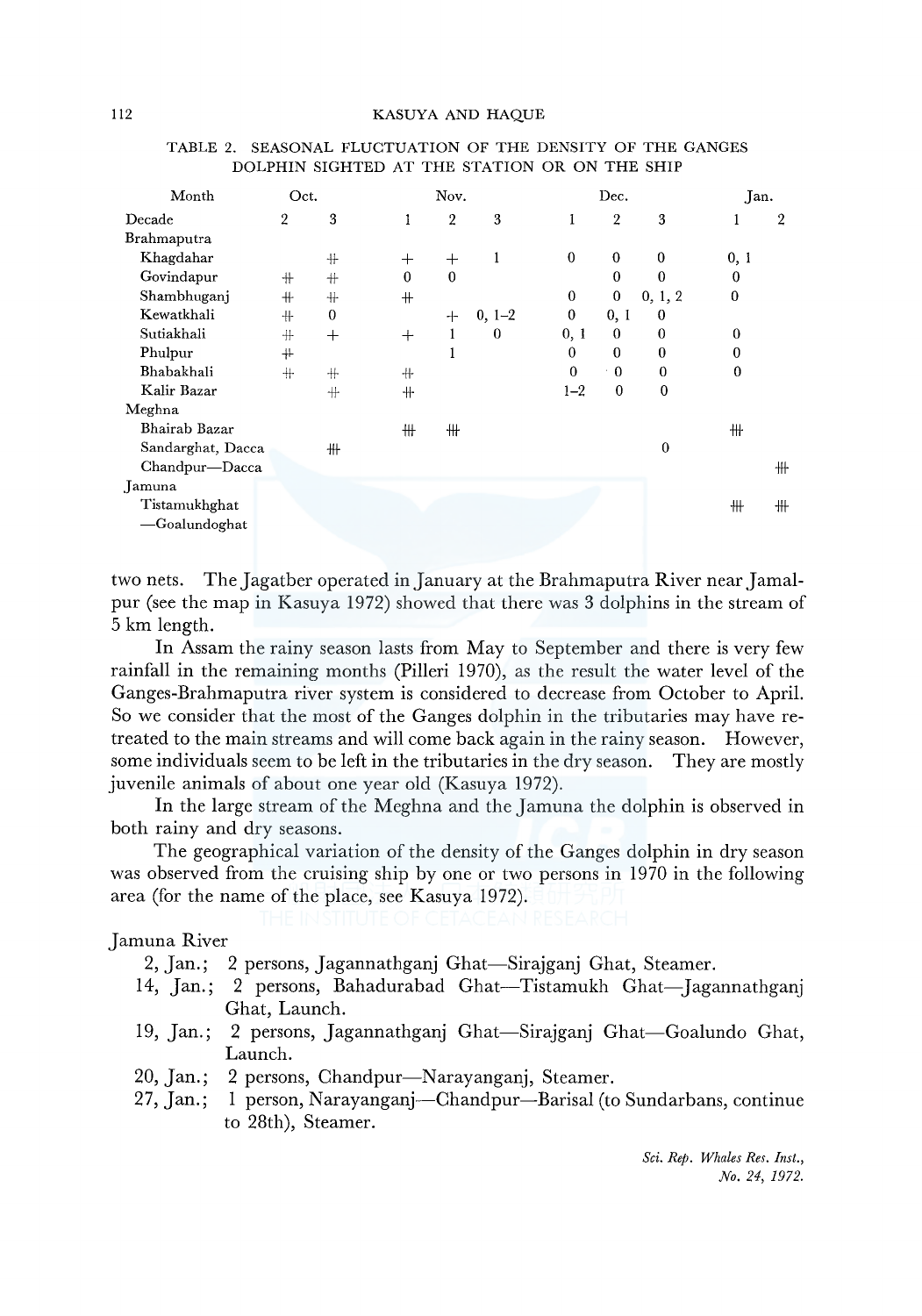## Sundarbans

28, Jan.; 1 person, (Barisal)—Tharacatti—N alchiti—M outh of Haring ata R. Chalna-Khulna, Steamer.

30, Jan.; 1 pcrson, Khulna--Mouth of Pusur R.-Khulna, Launch. Meghna river

30, Apr.-3, May; 1 person, Streams from Bhairab Bazar to Sunamganj, Several launches.

|  |                                              |  |  |  |  | TABLE 3. GEOGRAPHICAL VARIATION OF THE DENSITY OF GANGES |
|--|----------------------------------------------|--|--|--|--|----------------------------------------------------------|
|  | DOLPHIN BASED ON THE OBSERVATION ON THE SHIP |  |  |  |  |                                                          |

| Distance<br>from<br>estuary <sup>1</sup> | Locality                        | Number of<br>sightings<br>individuals | Number of<br>individuals<br>per 100 miles <sup>1)</sup> | Month         |
|------------------------------------------|---------------------------------|---------------------------------------|---------------------------------------------------------|---------------|
| $0 - 30$                                 | lower Sundarbans                | 29                                    | 29                                                      | January       |
| $30 - 60$                                | up to Khulna (upper Sundarbans) | 32                                    | 67                                                      | , ,           |
|                                          | up to Chandpur (lower Meghna)   | 34                                    | 35                                                      | , ,           |
| $60 - 90$                                | up to Dacca                     | 95                                    | 191                                                     | , ,           |
| $90 - 120$                               | up of Goalundo Ghat             | 15                                    | 182                                                     | , ,           |
| $120 - 150$                              | up to Sirajganj Ghat            | 37                                    | 57                                                      | , ,           |
| $150 - 180$                              |                                 | 37                                    | 69                                                      | , ,           |
| 180-210                                  | up to Tistamukh Ghat            | 4                                     | 16                                                      | ,,            |
| 130<                                     | Meghna, upper stream            |                                       |                                                         |               |
|                                          | of Bhairab Bazar                | 540                                   | 229                                                     | April and May |

<sup>1)</sup> in nautical miles.

Table 3 shows the total number of individuals sighted, and the relative density of the dolphin shown by the calculated number of sighted individuals per 100 nautical miles (186 km) of observation. In case of the Meghna, calculation was made assuming the speed of launch as 8 knot (15 km/hour).

According to this result the dolphin seems to distribute densely in the lower and upper Meghna, and lower Jamuna. But the density in the estuary is slightly low.

Other than the Ganges dolphin, 6 *Orcaella brevirostris,* which were identified by the dark colour and the pointed dorsal fin, were observed in 5 occasions at Mongla and Sundarbans.

# SCHOOLING BEHAVIOR

Because of the turbidity of the water, the behavior of the dolphin under the water is not observable. In this study, dolphin or dolphins surfacing at close distance and swimming toward nearly same direction were considered to belong to one school.

Table 4 shows frequency distribution of the number of individuals constituting a school. This observation was made in the dry season in the same cruise mentioned in the preceding chapter. It is shown in the table that most of the schools, 90.0 % of the total number of schools sighted or  $80.4\%$  of the dolphin of this species are single individual. The schools formed by 2 individuals are found in only  $8.4\%$  of all the schools, and the number of animals constituting these schools is  $15.0\%$ . So, it is con-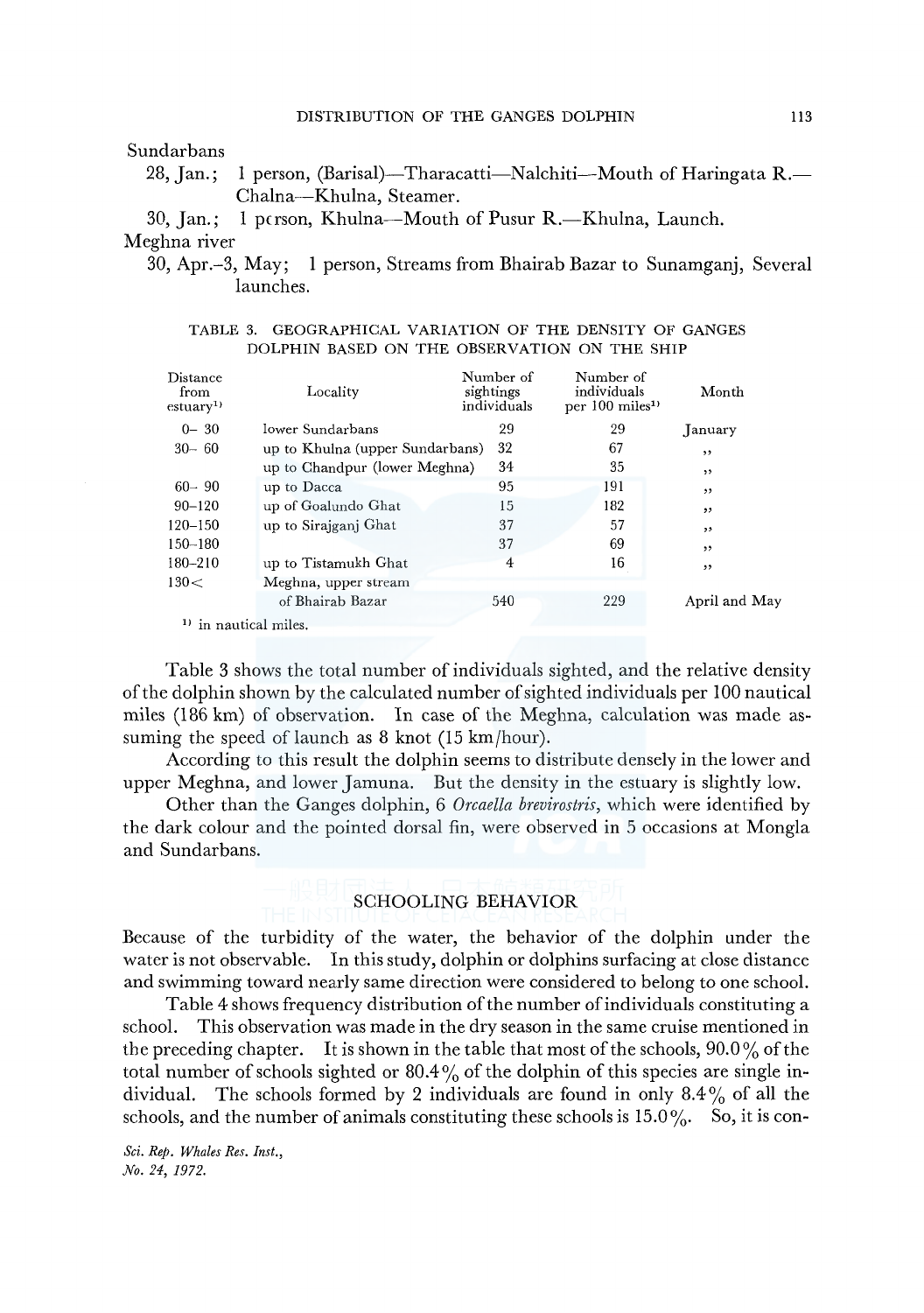## 114 KASUYA AND HAQUE

|                                |           | No. of individuals in a school |               |     |      |    |               |                |         |     |       |  |
|--------------------------------|-----------|--------------------------------|---------------|-----|------|----|---------------|----------------|---------|-----|-------|--|
| Locality                       | Month     |                                |               |     |      |    |               |                | 4       |     | total |  |
|                                |           | no.                            | $\frac{0}{2}$ | no. | $\%$ |    | no. $\%$      | no.            | $\%$    | no. | $\%$  |  |
| Tistamukh Ghat to Golundo Ghat | Tan.      | 73.                            | 90.1          | 5.  | 6.2  |    | $2\;\;2.5$    |                | 1.2     | -81 | 100.0 |  |
| Lower Meghna and Sundarbans    | Tan.      | 189.                           | 85.9          | 28  | 12.7 |    | $3 \quad 1.4$ | $\bf{0}$       | $0.0\,$ | 220 | 100.0 |  |
| Upper Meghna                   | Apr., May | 550                            | 91.5          | 39  | 7.0  |    | 7 1.3         |                | 0.2     | 557 | 100.0 |  |
| Total no. of schools           |           | 772                            | 90.0          | 72  | 8.4  | 12 | 1.4           | $\overline{2}$ | 0.2     | 858 | 100.0 |  |
| Total no. of individuals       |           | 772                            | 80.4          | 144 | 15.0 | 36 | 3.8           | 8              | 0.8     | 960 | 100.0 |  |



Fig. 2. Frequency distribution of the length of the course where the Ganges dolphin was sighted with the interval less than 1/3 nautical mile. Closed circle and solid line indicate theJamuna River, and open circle and dotted line the lower Meghna and Sundarvans.



Fig. 3. Frequency distribution of the length of the course where the Ganges dolphin was not sighted. In case where the dolphin was sighted with the interval less than 1/3 miles, it is dealt as continuous. For other marks see Fig. 2.

*Sci. Rep. Whales Res. Inst., No. 24, 1972.* 

TABLE 4. SCHOOL SIZE OF THE GANGES DOLPHIN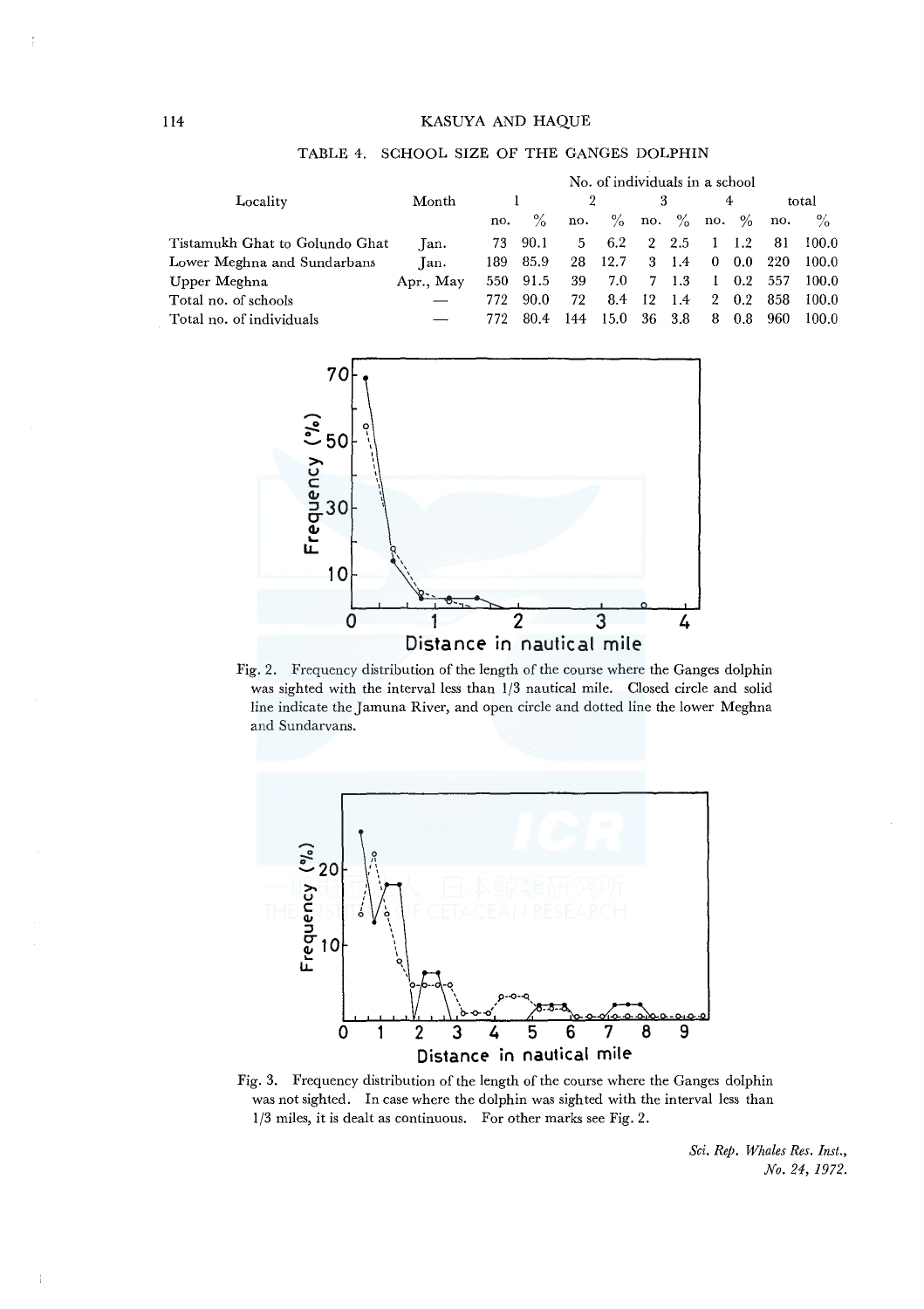sidered that the Ganges dolphin is not a gregarious species, at least in dry season, quite different from the other oceanic dolphins.

Fig. 2 shows the frequency distribution of the length of the course of the ship where the dolphins were observed with the intervals less than  $1/3$  nautical mile (620 m). This indicates that the dolphin assembles to some narrow placess in the river. We think that this will be related with the distribution of the food of the dolphin, because the dolphins were often observed at the confluence of a river or down streams of a shallow place. As seen in Fig. 3, the places where dolphin assembles are usually scattered with the distance less than 3 nautical miles (5.6 km), but sometimes with 4 miles or more distance.

The Ganges dolphin never comes to the bow of the ship, which is different from the usual oceanic dolphins.

#### ACKNOWLEDGEMENT

We acknowledge all the members of the Catacean Research Expedition, University of Tokyo, who helped us in collecting the data on distribution of the Ganges dolphin.

Mr. Hamada and Dr. Shimada of the Rapti Agricultural Experimental and Model Farm helped us in having a small trip to the Narayani River, and Dr. Iwashita informed us of his observation on the dolphin in Nepal. These persons are greatly acknowledged.

#### REFERENCES

- ANDERSON, J., 1878. *Anatomical and zoological researches, comprizing an account of the zoological result of the two expeditions to Western Yunnan in 1868 and 1875 and a monograph of the two cetacean genella,* Platanista *and* Orcella, vol. 1. B. Quaritch, London, 564 pp.
- KASUYA, T., 1972. Some informations on the growth of the Ganges dolphin with a comment on the Indus dolphin. *Sci. Rep. Whales Res. Inst.,* 24: 87-108.
- PILLERI, G., 1970. Observations on the behavior of *Platanista gangetica* in the Indus and Brahmaputra Rivers. *Investigations on Cetacea,* 2: 27-60. G. Pilleri (ed.), Berne.

#### EXPLANATION OF PLATE

- Fig. 1. Gola Ghat, the upper limit of distribution of *Platanistagangetica* on the Narayani River in Nepal. The stream of this side is the Burigandaki River, the other the Kali gandaki River, and the lower stream at the left.
- Fig. 2. Fishing boats in the Brahmaputra River, at Samoganj near Mymensingh, Jan. 1970.
- Fig. 3. The Meghna River at Bhairab Bazar, Jan. 1970.